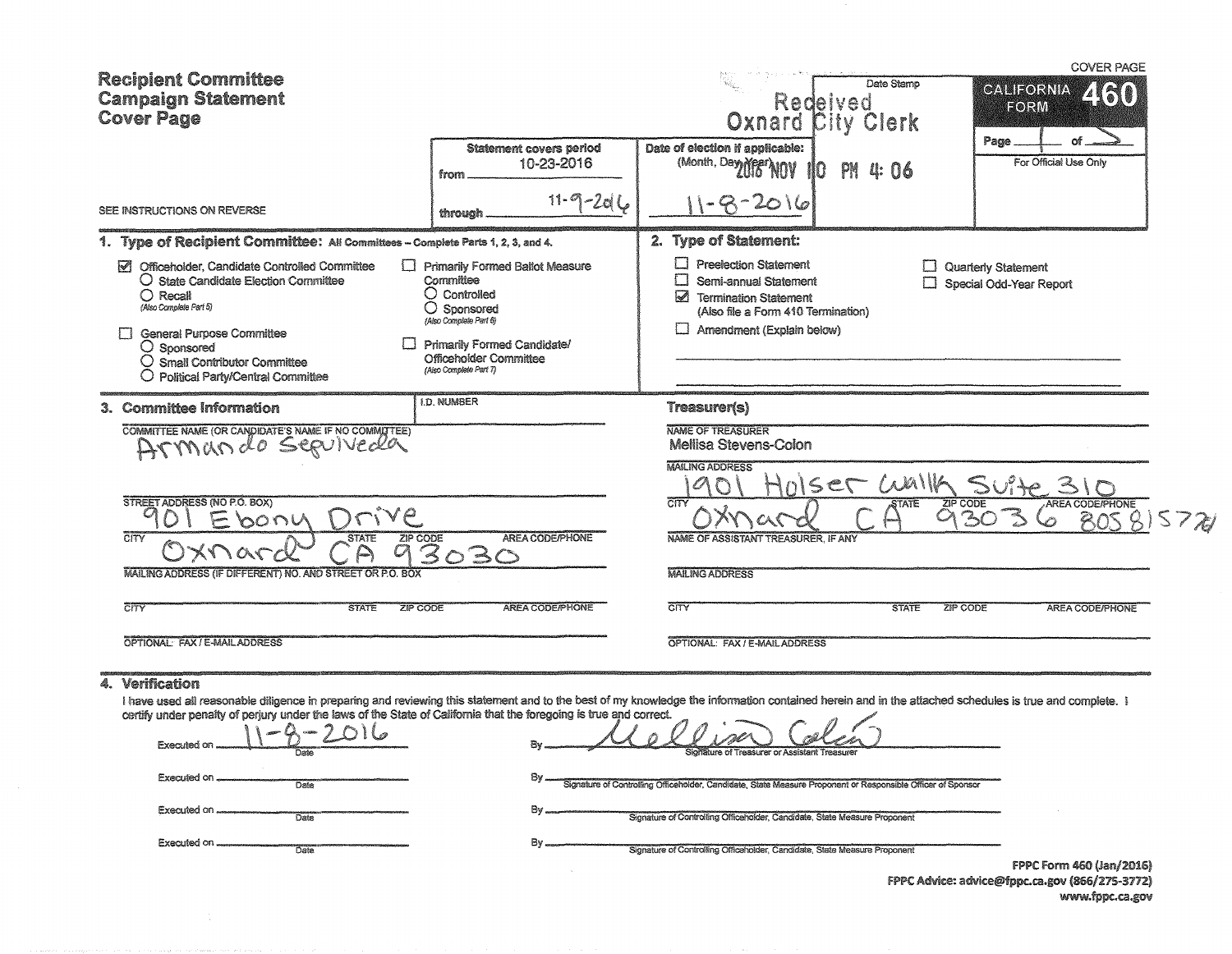## 5. Officeholder or Candidate Controlled Committee

| NAME OF OFFICEHOLDER OR CANDIDATE                                          |              |     |
|----------------------------------------------------------------------------|--------------|-----|
| 5eP                                                                        |              |     |
| OFFICE SOUGHT OR HELD (INCLUDE LOCATION AND DISTRICT NUMBER IF APPLICABLE) |              |     |
| $\sim$<br>Xnarcx                                                           |              |     |
| RESIDENTIAL/BUSINESS ADDRESS (NO. AND STREET)<br>CITY                      | <b>STATE</b> | 710 |
|                                                                            |              |     |
|                                                                            |              |     |
|                                                                            |              |     |

Related Committees Not included in this Statement: List any committees  $c_{\Gamma}$ not included in this statement that are controlled by you or are primarily formed to receive contributions or make expenditures on behalf of your candidacy.

| <b>COMMITTEE NAME</b>                                    | <b>ILD. NUMBER</b>             |
|----------------------------------------------------------|--------------------------------|
|                                                          |                                |
| NAME OF TREASURER                                        | <b>I CONTROLLED COMMITTEE?</b> |
|                                                          | YES<br>i no                    |
| STREET ADDRESS (NO P.O. BOX)<br><b>COMMITTEE ADDRESS</b> |                                |

| CITY                        | <b>STATE</b>                 | ZIP CODE           | <b>AREA CODE/PHONE</b>       |
|-----------------------------|------------------------------|--------------------|------------------------------|
| <b>COMMITTEE NAME</b>       |                              | <b>I.D. NUMBER</b> |                              |
| NAME OF TREASURER           |                              |                    | <b>CONTROLLED COMMITTEE?</b> |
| <b>COMMITTEE ADDRESS ST</b> | STREET ADDRESS (NO P.O. BOX) | I T YES            | NO <sub>1</sub>              |
| CITY                        | <b>STATE</b>                 | ZIP CODE           | AREA CODE/PHONE              |

## 6. Primarily Formed Ballot Measure Committee

NAME OF BALLOT MEASURE

| 2010/01/02/02/03/03 02:00 02:00 02:00 02:00 02:00 02:00 02:00 02:00 02:00 02:00 02:00 02:00 02:00 02:00 02:00<br>BALLOT NO. OR LETTER | al management and an international constitution or processes and<br><b>JURISDICTION</b> | <b>I SUPPORT</b><br>OPPOSE<br>تسببت |
|---------------------------------------------------------------------------------------------------------------------------------------|-----------------------------------------------------------------------------------------|-------------------------------------|
|                                                                                                                                       |                                                                                         |                                     |

identify the controlling officeholder, candidate, or state measure proponent, if any.

NAME OF OFFICEHOLDER, CANDIDATE, OR PROPONENT

| OFFICE SOUGHT OR HELD | <b>I DISTRICT NO. IF ANY</b> |
|-----------------------|------------------------------|
|                       |                              |

7. Primarily Formed Candidate/Officeholder Committee List names of officeholder(s) or candidate(s) for which this committee is primarily formed.

| NAME OF OFFICEHOLDER OR CANDIDATE | OFFICE SOUGHT OR HELD | <b>SUPPORT</b><br>OPPOSE        |
|-----------------------------------|-----------------------|---------------------------------|
| NAME OF OFFICEHOLDER OR CANDIDATE | OFFICE SOUGHT OR HELD | <b>SUPPORT</b><br>OPPOSE        |
| NAME OF OFFICEHOLDER OR CANDIDATE | OFFICE SOUGHT OR HELD | <b>SUPPORT</b><br>OPPOSE<br>- 8 |
| NAME OF OFFICEHOLDER OR CANDIDATE | OFFICE SOUGHT OR HELD | <b>SUPPORT</b><br>OPPOSE        |

Attach continuation sheets if necessary

FPPC Form 460 (Jan/2016) FPPC Advice: advice@fppc.ca.gov (866/275-3772) www.fppc.ca.gov



Page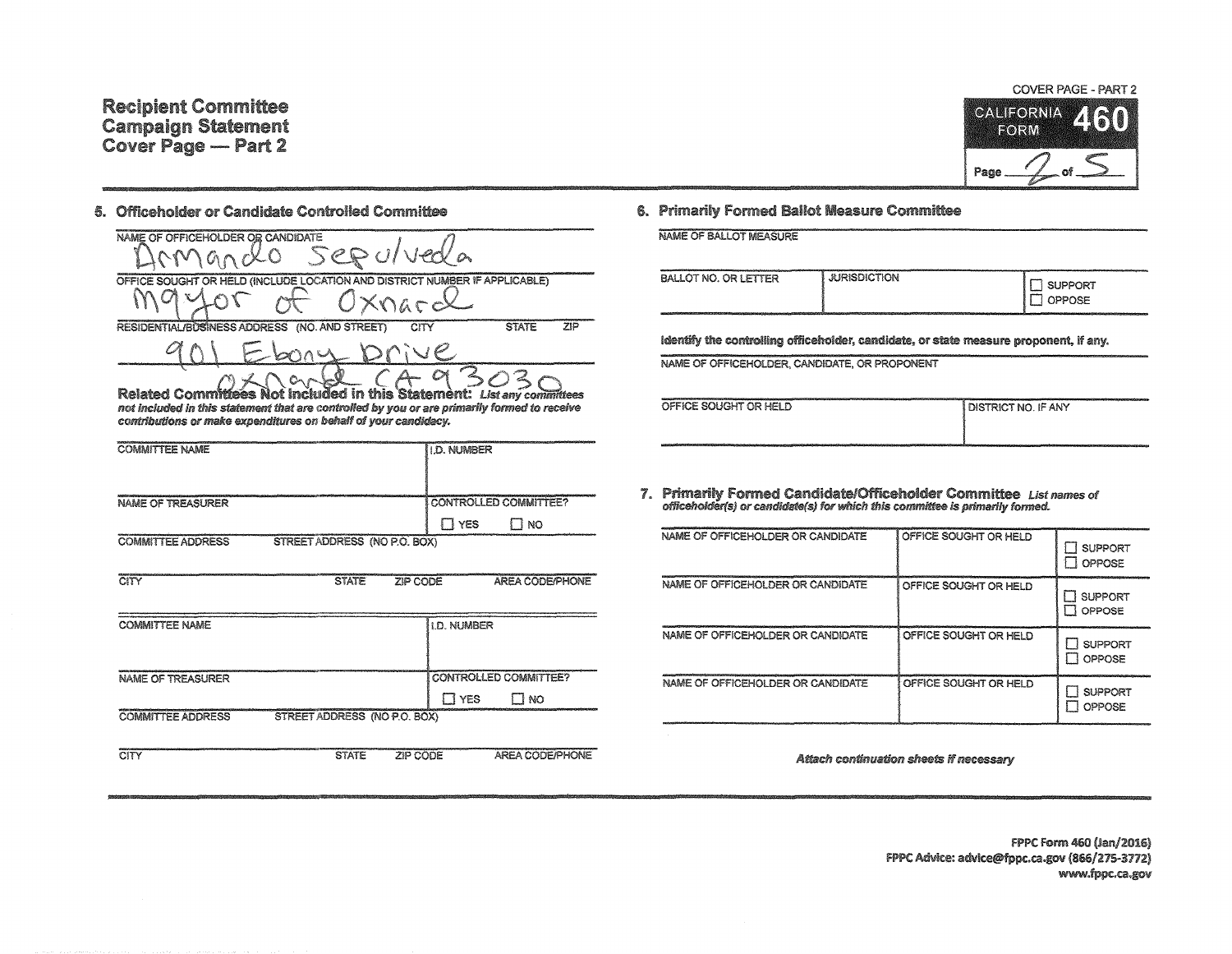| <b>Campaign Disclosure Statement</b><br><b>Summary Page</b><br>SEE INSTRUCTIONS ON REVERSE<br><b>NAME OF FILER</b>                                                                                           | Amounts may be rounded<br>to whole dollars.                                  | from<br>through                                                                                                                                                                                                                                                                                                                                                                             | <b>Statement covers period</b><br>$10 - 23 - 2016$<br>$11 - 9 - 2016$                      | <b>SUMMARY PAGE</b><br>CALIFORNIA<br>2160<br>FORM<br>Page.<br><b>I.D. NUMBER</b>                                                                                  |
|--------------------------------------------------------------------------------------------------------------------------------------------------------------------------------------------------------------|------------------------------------------------------------------------------|---------------------------------------------------------------------------------------------------------------------------------------------------------------------------------------------------------------------------------------------------------------------------------------------------------------------------------------------------------------------------------------------|--------------------------------------------------------------------------------------------|-------------------------------------------------------------------------------------------------------------------------------------------------------------------|
| <u>omando sepulveda</u><br><b>Contributions Received</b><br>4.<br>5.                                                                                                                                         | Column A<br>TOTAL THIS PERIOD<br>(FROM ATTACHED SCHEDULES)<br>50.00<br>50.00 | Column B<br>CALENDAR YEAR<br>TOTAL TO DATE<br>850<br>$\overline{g}$ so<br>85C                                                                                                                                                                                                                                                                                                               | <b>General Elections</b><br>20. Contributions<br>Received<br>21. Expenditures<br>Made      | <b>Calendar Year Summary for Candidates</b><br>Running in Both the State Primary and<br>1/1 through 6/30<br>7/1 to Date<br>$\mathfrak{N}$<br>$\sim$ $\sim$ $\sim$ |
| <b>Expenditures Made</b>                                                                                                                                                                                     | $\circ$<br>50.00<br>50.0<br>$\circ$                                          |                                                                                                                                                                                                                                                                                                                                                                                             | <b>Expenditure Limit Summary for State</b><br>Candidates<br>Date of Election<br>(mm/dd/yy) | 22. Cumulative Expenditures Made*<br>(If Subject to Voluntary Expenditure Limit)<br>Total to Date                                                                 |
| <b>Current Cash Statement</b><br>12. Beginning Cash Balance  Previous Summary Page, Line 16 \$<br>If this is a termination statement, Line 16 must be zero.<br><b>Cash Equivalents and Outstanding Debts</b> | 184.15<br>70.00<br>. $\cap$ $C$<br>S.                                        | To calculate Column B.<br>add amounts in Column<br>A to the corresponding<br>amounts from Column B<br>of your last report. Some<br>amounts in Column A may<br>be negative figures that<br>should be subtracted from<br>previous period amounts. If<br>this is the first report being<br>filed for this calendar year,<br>only carry over the amounts<br>from Lines 2, 7, and 9 (if<br>anv). | reported in Column B.                                                                      | *Amounts in this section may be different from amounts<br><b>FPPC Form 460 (Jan/2016)</b>                                                                         |
|                                                                                                                                                                                                              |                                                                              |                                                                                                                                                                                                                                                                                                                                                                                             |                                                                                            | FPPC Advice: advice@fppc.ca.gov (866/275-3772)                                                                                                                    |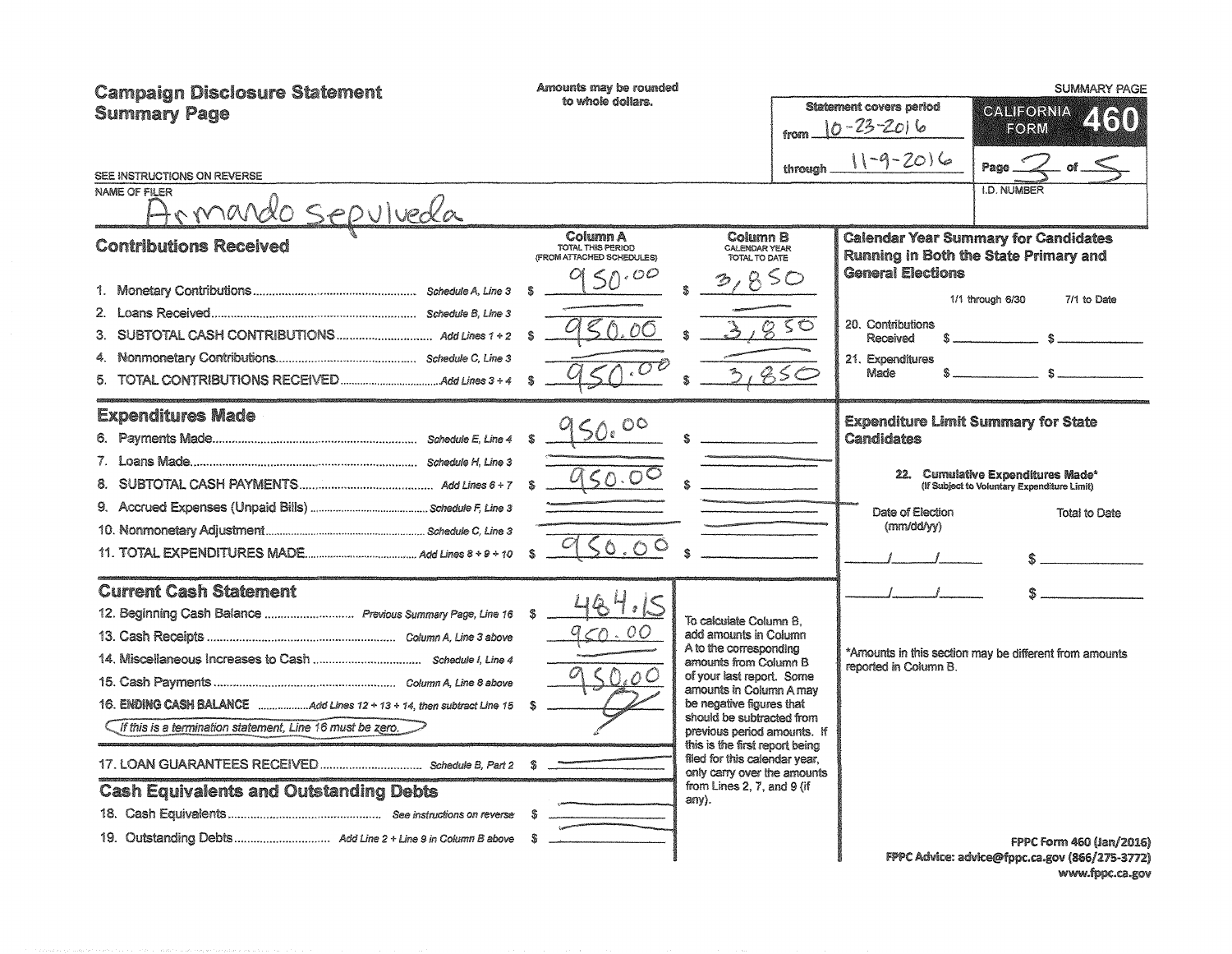| <b>Schedule A</b>           |                                                                                                                                                                                            |                                                                         | Amounts may be rounded                                                                              |                                                 |                                                                         |                                                                 | <b>SCHEDULE A</b>                                                                                                      |
|-----------------------------|--------------------------------------------------------------------------------------------------------------------------------------------------------------------------------------------|-------------------------------------------------------------------------|-----------------------------------------------------------------------------------------------------|-------------------------------------------------|-------------------------------------------------------------------------|-----------------------------------------------------------------|------------------------------------------------------------------------------------------------------------------------|
|                             | <b>Monetary Contributions Received</b>                                                                                                                                                     |                                                                         | to whole dollars.                                                                                   | <b>Statement covers period</b>                  |                                                                         |                                                                 | CALIFORNIA<br>2160                                                                                                     |
|                             |                                                                                                                                                                                            |                                                                         |                                                                                                     | from                                            | $-23 - 2016$                                                            |                                                                 | <b>EORM</b>                                                                                                            |
| SEE INSTRUCTIONS ON REVERSE |                                                                                                                                                                                            |                                                                         |                                                                                                     | through                                         | $-9-2016$                                                               | Page                                                            |                                                                                                                        |
| <b>NAME OF FILER</b>        | H(marcho sepulveda                                                                                                                                                                         |                                                                         |                                                                                                     |                                                 |                                                                         | <b>I.D. NUMBER</b>                                              |                                                                                                                        |
| DATE<br><b>RECEIVED</b>     | FULL NAME, STREET ADDRESS AND ZIP CODE OF CONTRIBUTOR<br>(IF COMMITTEE, ALSO ENTER I.D. NUMBER)                                                                                            | <b>CONTRIBUTOR</b><br>CODE *                                            | IF AN INDIVIDUAL, ENTER<br>OCCUPATION AND EMPLOYER<br>(IF SELF-EMPLOYED, ENTER NAME<br>OF BUSINESS) | <b>AMOUNT</b><br><b>RECEIVED THIS</b><br>PERIOD | <b>CUMULATIVE TO DATE</b><br><b>CALENDAR YEAR</b><br>(JAN. 1 - DEC. 31) |                                                                 | PER ELECTION<br>TO DATE<br>(IF REQUIRED)                                                                               |
| $0 - 23 - 16$               | Acmondo seguino da                                                                                                                                                                         |                                                                         | DISANCT<br>Monager, Ross                                                                            | 500,00                                          |                                                                         |                                                                 |                                                                                                                        |
| $10-31-161$                 | 11                                                                                                                                                                                         | ∙ZIND<br>$\Box$ COM<br>Потн<br>$\Box$ PTY<br>$\square$ scc              | 11<br>$\mathcal{N}$                                                                                 | 250.00                                          |                                                                         |                                                                 |                                                                                                                        |
| $11 - 8 - 16$               | 11<br>$\mathcal{N}$                                                                                                                                                                        | <b>ZIND</b><br>Псом<br>□отн<br>$\Box$ PTY<br>$\Box$ scc                 | d for de<br>$\setminus\setminus$                                                                    | $4200^{100}$                                    |                                                                         |                                                                 |                                                                                                                        |
|                             |                                                                                                                                                                                            | $\square$ ND<br><b>T</b> COM<br>$\Box$ OTH<br>$\Box$ PTY<br>$\Box$ SCC  |                                                                                                     |                                                 |                                                                         |                                                                 |                                                                                                                        |
|                             |                                                                                                                                                                                            | $\Box$ MD<br>$\square$ COM<br>$\Box$ oth<br>$\Box$ PTY<br>$\square$ SCC |                                                                                                     |                                                 |                                                                         |                                                                 |                                                                                                                        |
|                             |                                                                                                                                                                                            |                                                                         | SUBTOTAL \$ 4                                                                                       | CD.00                                           |                                                                         |                                                                 |                                                                                                                        |
|                             | <b>Schedule A Summary</b><br>1. Amount received this period - itemized monetary contributions.<br>2. Amount received this period - unitemized monetary contributions of less than \$100 \$ |                                                                         |                                                                                                     |                                                 |                                                                         | *Contributor Codes<br>IND - Individual<br>PTY - Political Party | <b>COM - Recipient Committee</b><br>(other than PTY or SCC)<br>OTH - Other (e.g., business entity)                     |
|                             | 3. Total monetary contributions received this period.<br>(Add Lines 1 and 2. Enter here and on the Summary Page, Column A, Line 1.)TOTAL \$                                                |                                                                         |                                                                                                     | $\overline{C}$                                  |                                                                         |                                                                 | <b>SCC - Small Contributor Committee</b><br>FPPC Form 460 (Jan/2016)<br>FPPC Advice: advice@fppc.ca.gov (866/275-3772) |

 $\sim$ 

www.fppc.ca.gov